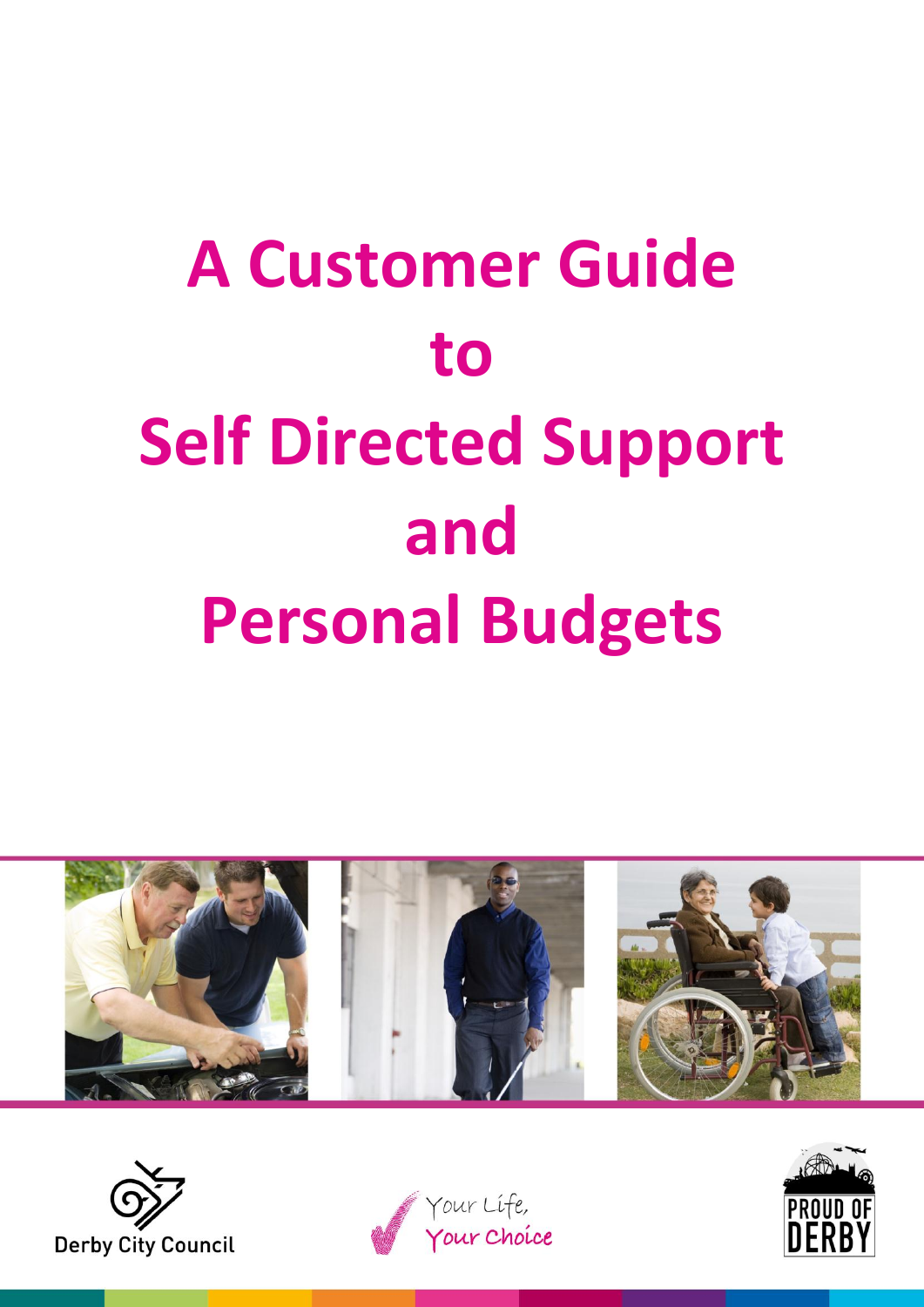# **Contents**

# **Page**

| Introduction to Self Directed Support   |  |
|-----------------------------------------|--|
| ◆ What is Self Directed Support?        |  |
| $\checkmark$ What is a Personal Budget? |  |

#### **The 7 steps to being in control of my support**

| <b>Step One</b>   | <b>Your Money</b>                            |    |
|-------------------|----------------------------------------------|----|
| <b>Step Two</b>   | <b>Making Your Plan</b>                      | 5  |
| <b>Step Three</b> | <b>Getting Your Plan Approved</b>            |    |
| <b>Step Four</b>  | <b>Organising Your Money</b>                 | 8  |
| <b>Step Five</b>  | <b>Organising Your Support</b>               |    |
| <b>Step Six</b>   | Living Life                                  | 11 |
| <b>Step Seven</b> | <b>Checking Your Support Plan is Working</b> | 11 |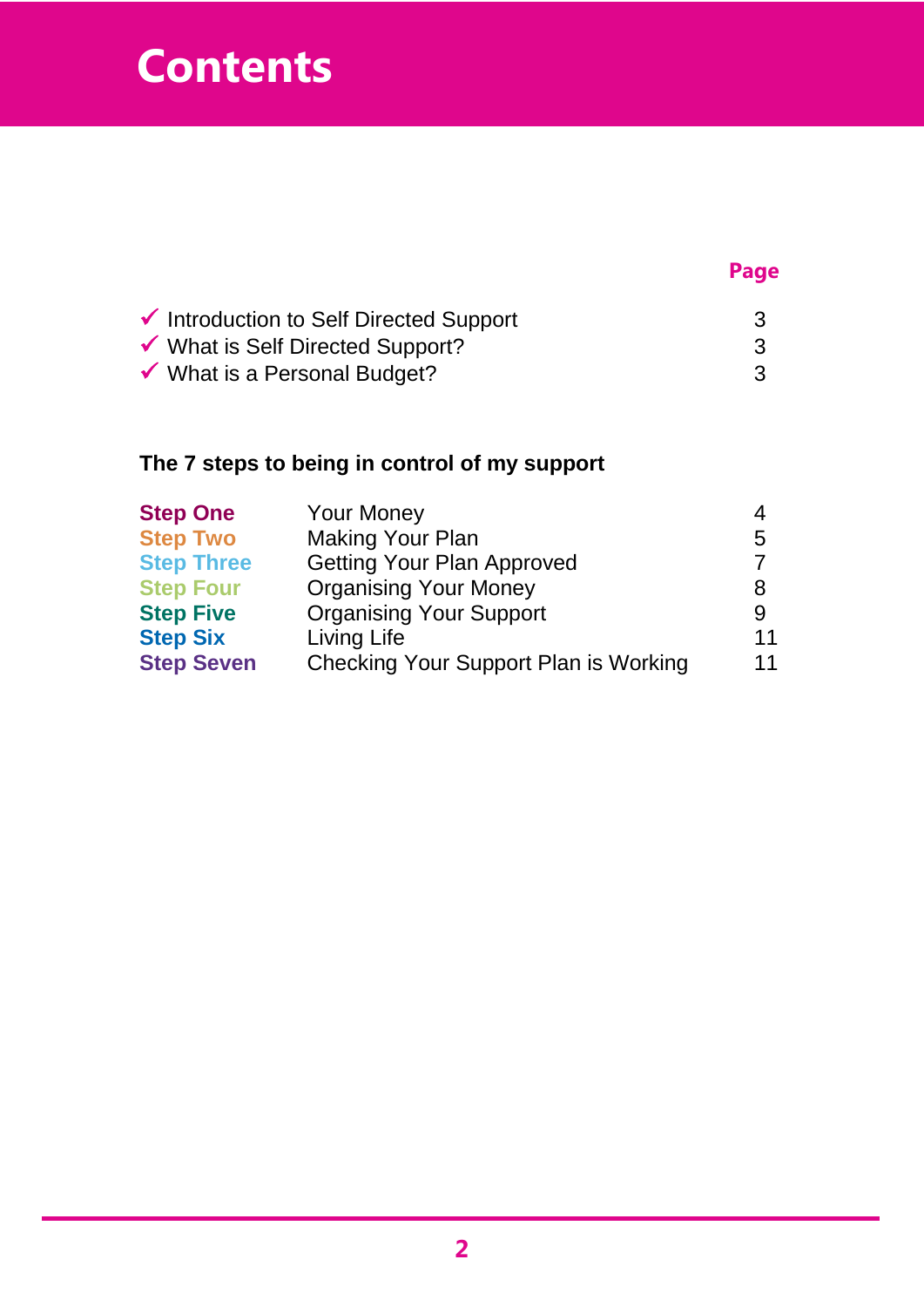#### **Introduction to Self Directed Support**

There's a shared commitment by the government, local councils and providers of services to make sure that people who need care and support have the choice, flexibility and control to live their lives as they wish.

In the past, the Council used to provide standard, contracted services to people who qualified for social care support. Now you'll be able to take control…

- $\checkmark$  You'll know right from the start how much the Council would reasonably expect to pay to meet your social care needs.
- $\checkmark$  You'll be able to decide how you would like to be supported and by whom.
- $\checkmark$  You'll be able to produce your own support plan.
- $\checkmark$  You'll be able to fund your support plan through a personal budget.

#### **What is Self Directed Support?**

Self directed support is how the Council is providing adult social care. If you qualify for support from the Council, it gives you more choice and control over how you want your support to be provided. If you qualify, the Council will provide you with a personal budget to do this.

Self directed support gives you more independence by allowing you to decide who supports you, when and how.

There are a number of options available to help you with self directed support without having to go to the Council, such as:

- $\checkmark$  templates
- $\sqrt{\overline{\mathsf{w}}$  websites
- organisations separate to the Council
- other customers with experience of self directed support.

The Council will encourage you to use as many of these options as possible before supporting you directly.

#### **What is a Personal Budget?**

If you qualify for support, a personal budget is the money you can get from the Council to help you meet your needs and live independently.

By using a personal budget, you will be able to create the kind of support you need to suit your own lifestyle, circumstances and hopes for the future.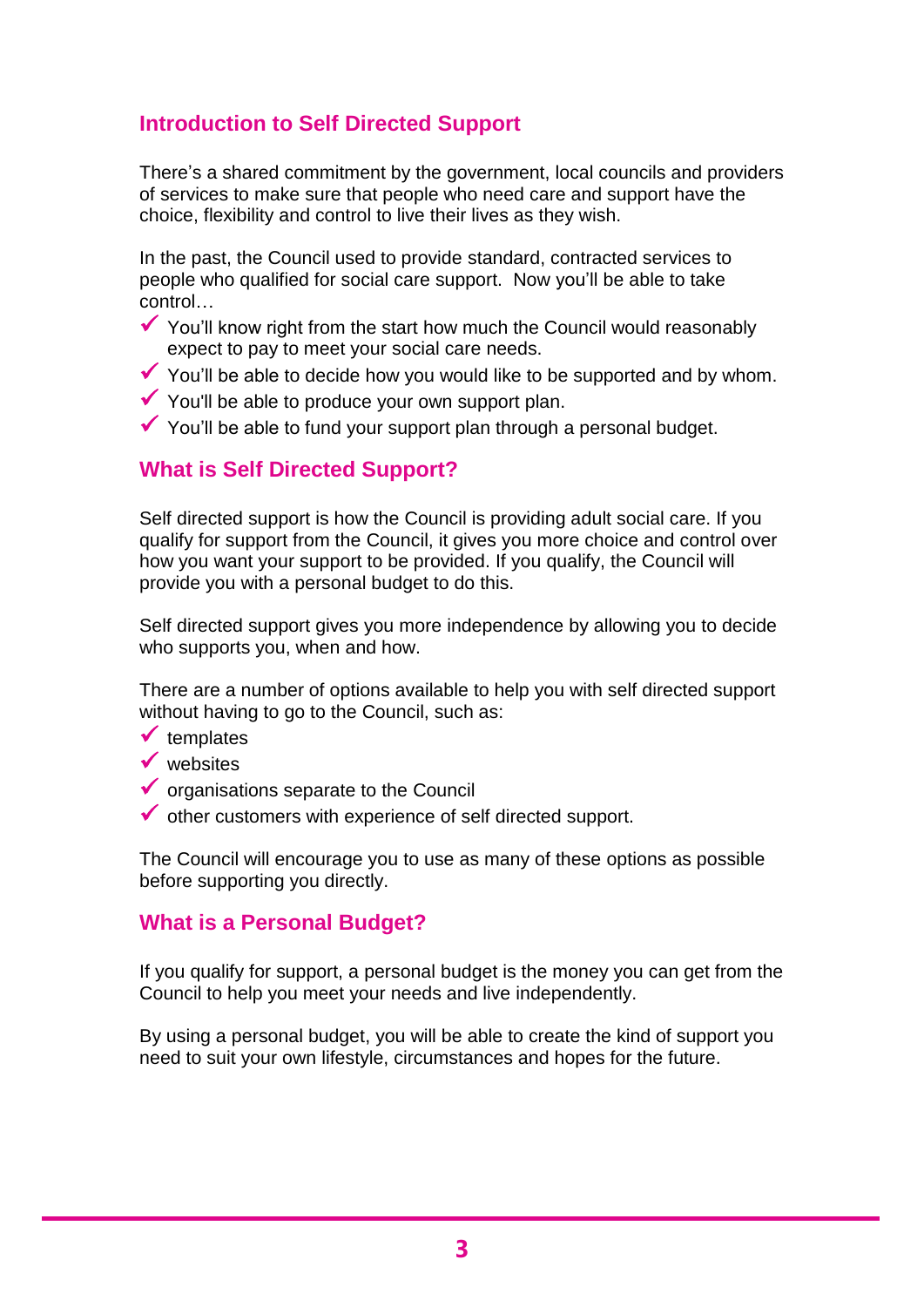# 1 **Your Money**

The first step to getting a personal budget is for the Council to do an assessment of your care needs. The assessment looks at:

- what's important to you
- what a good day looks like
- what you can do for yourself.

The assessment then asks what help and support you need in the following areas:

- 1. Personal care
- 2. Eating and drinking
- 3. Making decisions and organising your life
- 4. Running and maintaining your home
- 5. Being a part of your community
- 6. Having work and learning opportunities
- 7. Being safe in the community and in your home
- 8. Managing your behaviour
- 9. Being a parent or carer

You can go through the assessment questions on your own, with help from your 'circle of support' or with your care worker. If you have an unpaid carer who helps and supports you, there is a section for them to complete.

#### **What is a 'circle of support'?**

A circle of support is usually made up of people who have helped you in the past and who you trust. Your circle will help to make sure that you make the right decisions, if you need help, about planning the support you need.

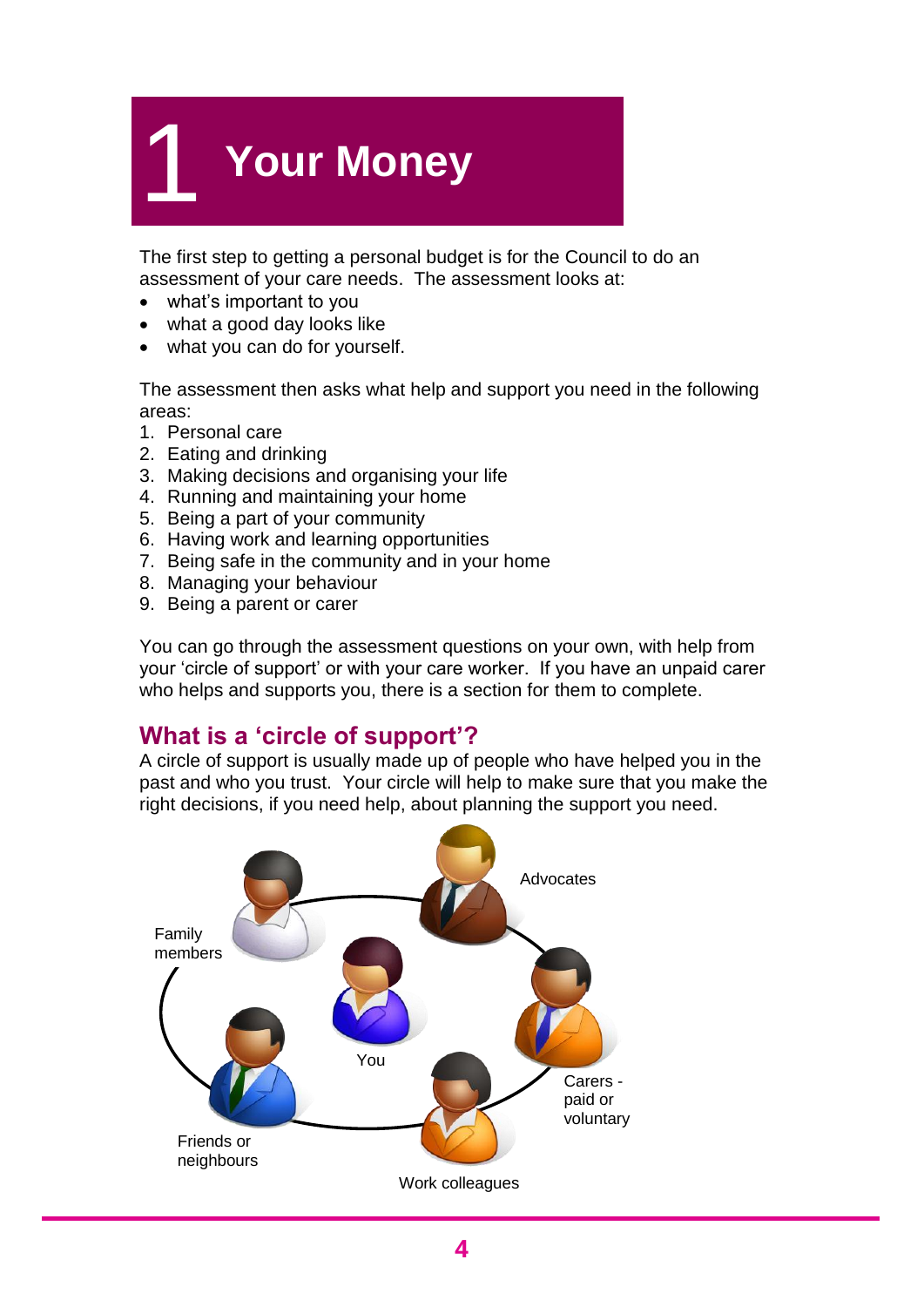Once the assessment has been completed your social care worker will work out how much money you are likely to get to help you meet your support needs.

We do this by calculating points depending on the answers you give to each question. These points are then converted into pounds to make up your 'indicative personal budget', which gives a guide to how much your support should cost.

We will ask you about the money and benefits – income and savings – you have – we call this a 'financial assessment'. We will also tell you if you need to pay towards your support and how much that may be.



Once you know how much your indicative personal budget will be, you will need to create your 'support plan' to show how you want to use your money and achieve the outcomes identified in your assessment. An outcome is something that you want to achieve in your life, a goal or something to aim for.

A support plan describes how you want to live your life, what you want to change, and what you need to do to make these changes.

Your support plan does not need to be in any particular format. It can be written, include photos and drawings, or a video. It's your plan and you can make it any way you want.

There is a support plan template available for you to use, with some guidance notes to help you with this.

You don't have to write your support plan on your own: there are lots of ways you can get help to do this…

- Your family and friends your 'circle of support' can help.
- You can contact other people who have written plans and learn from them.
- $\checkmark$  There is a lot of information available on the Internet.
- **Providers of services might be able to help you. A list of these is available** from your social care worker.
- $\checkmark$  Social care workers can also help.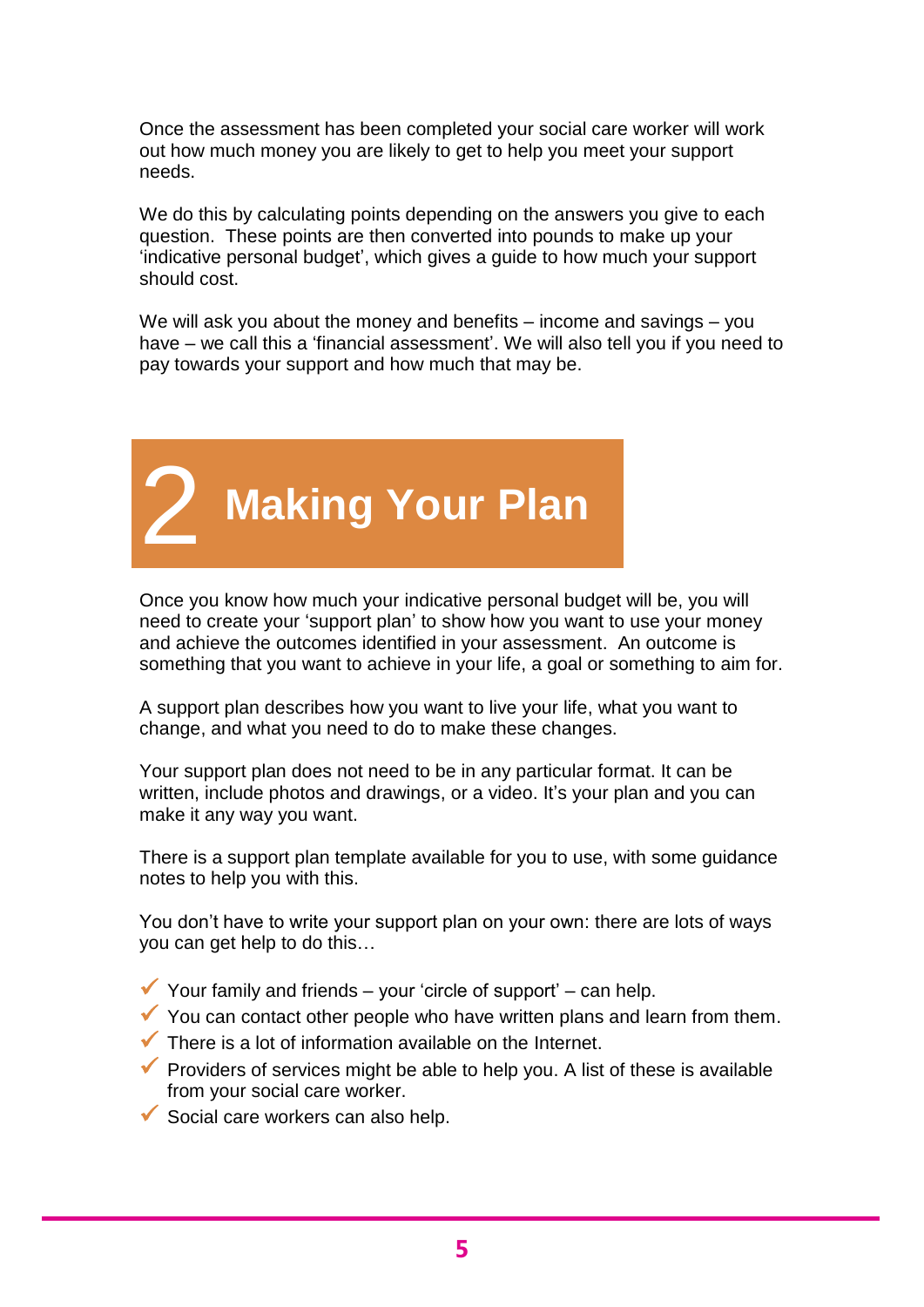You can include things in your support plan that don't cost any money, and things that you intend to pay for yourself.

#### **What can a Personal Budget be spent on?**

You can be as creative as you like in spending your personal budget **as long as** you can show us that what you want to spend your money on is:

- $\checkmark$  effective in meeting your care needs
- $\checkmark$  legal
- $\checkmark$  affordable within the budget given to you by the Council
- $\checkmark$  safe.

For example, you may – if they're needed – spend your money on:

- $\checkmark$  a personal assistant or support worker
- buying services from an agency or organisation. Unless you receive personal care from them, you don't have to use an accredited company, but you can find a list of organisations that are registered with the Care Quality Commission at: **www.cqc.org.uk**, call 03000 616161.
- $\checkmark$  taking a break instead of going to respite care
- $\blacktriangleright$  attending adult learning courses with support
- $\checkmark$  accessing activities in your community
- $\checkmark$  equipment like personal call systems, smoke detectors and fall detectors to help keep you safe.

There are some things that you may **not** spend your money on:

- $\mathbf{\times}$  things you cannot show will improve your life
- $x$  illegal activities
- $\times$  gambling including bingo
- $\boldsymbol{\times}$  things that other income normally pays for such as food bills, rent or mortgage payments, gas, electricity, water and phone bills, cigarettes or alcohol
- $\mathbf{\times}$  health care needs that should be met by the health service
- $\mathbf{\times}$  to pay for personal debts
- **x** long term residential care
- $\mathbf{\times}$  employing immediate family members living in the same house
- $\mathbf{\times}$  a care agency that is not registered with the Care Quality Commission if you receive personal care from them.

#### **Keeping safe and well**

Risks are part of everyone's life.

Everyone should have the right to take risks to achieve the things in life they want as long as they are not harming other people.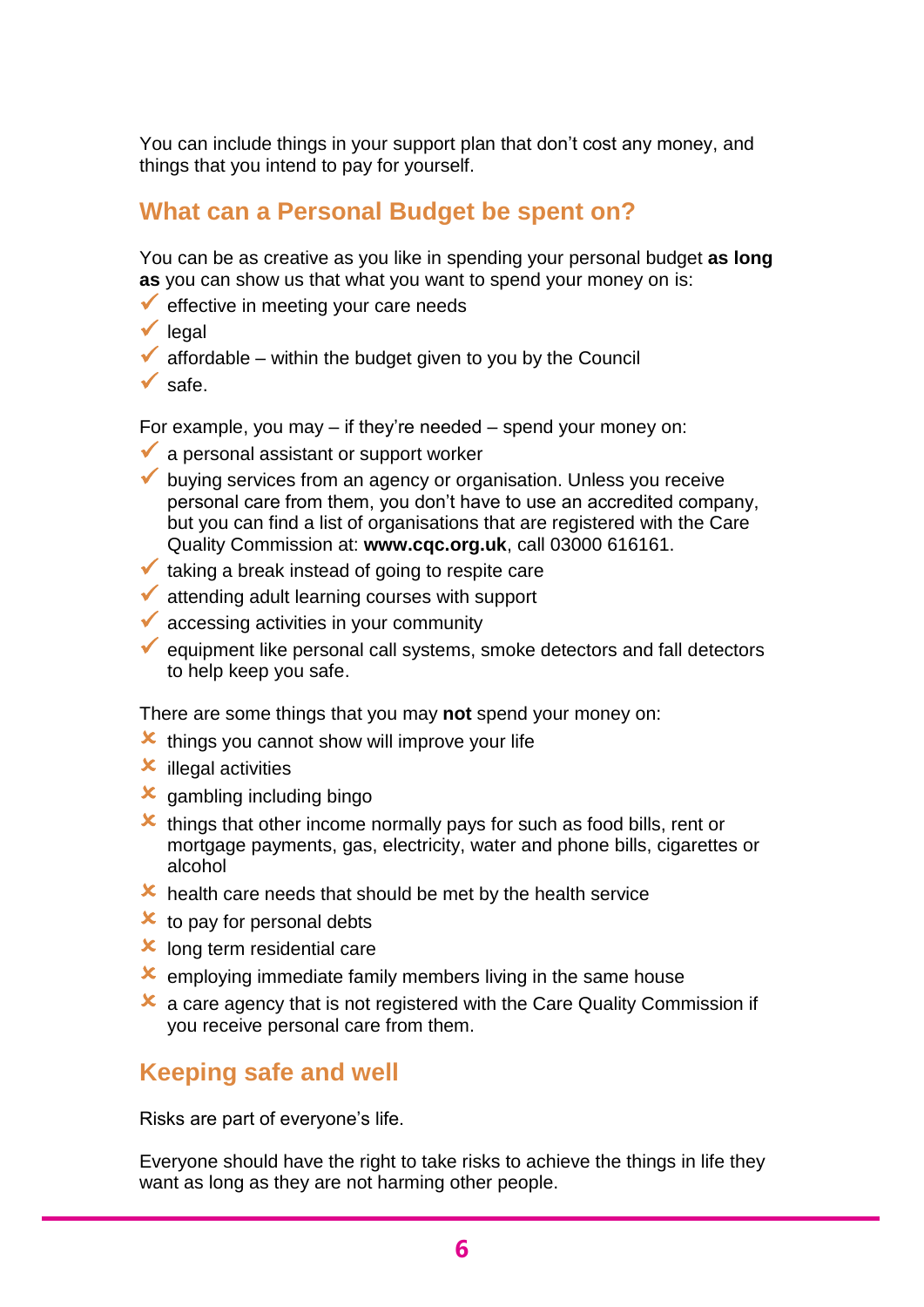When you write your support plan, you need to think about anything that may put you at risk. This does not mean the Council won't agree your plan, but you will need to show that you understand what the risks are and what the consequences might be.

You will need to be specific about anything that could cause you harm. A good place to start is by thinking about problems that have happened before.

For example:

- $\blacktriangleright$  Are there any people you do not feel safe with?
- $\blacklozenge$  Are you at risk of falling over or having accidents?
- Are you able to cook and bathe safely when at home?
- $\checkmark$  How would you contact someone in an emergency?

When you think about these things, tell us how you can reduce or remove the risk. There are a number of things that may help you, for example:

- $\checkmark$  equipment such as fall detectors or personal alarms
- $\checkmark$  training to help you
- **v** changing your home to make it safer for you
- $\checkmark$  knowing who to contact in an emergency and how.

The Council will support you by providing information and advice to help you take control and manage any risks you may face to ensure you safely achieve the things in life you want.

#### **Review**

You will need to show in your support plan when and how you are going to review your plan to make sure that what you are doing is working for you.

# 3 **Getting your plan approved**

Derby City Council has to approve your support plan before you receive your personal budget. Once approved, the support plan will form a contract between you and the Council.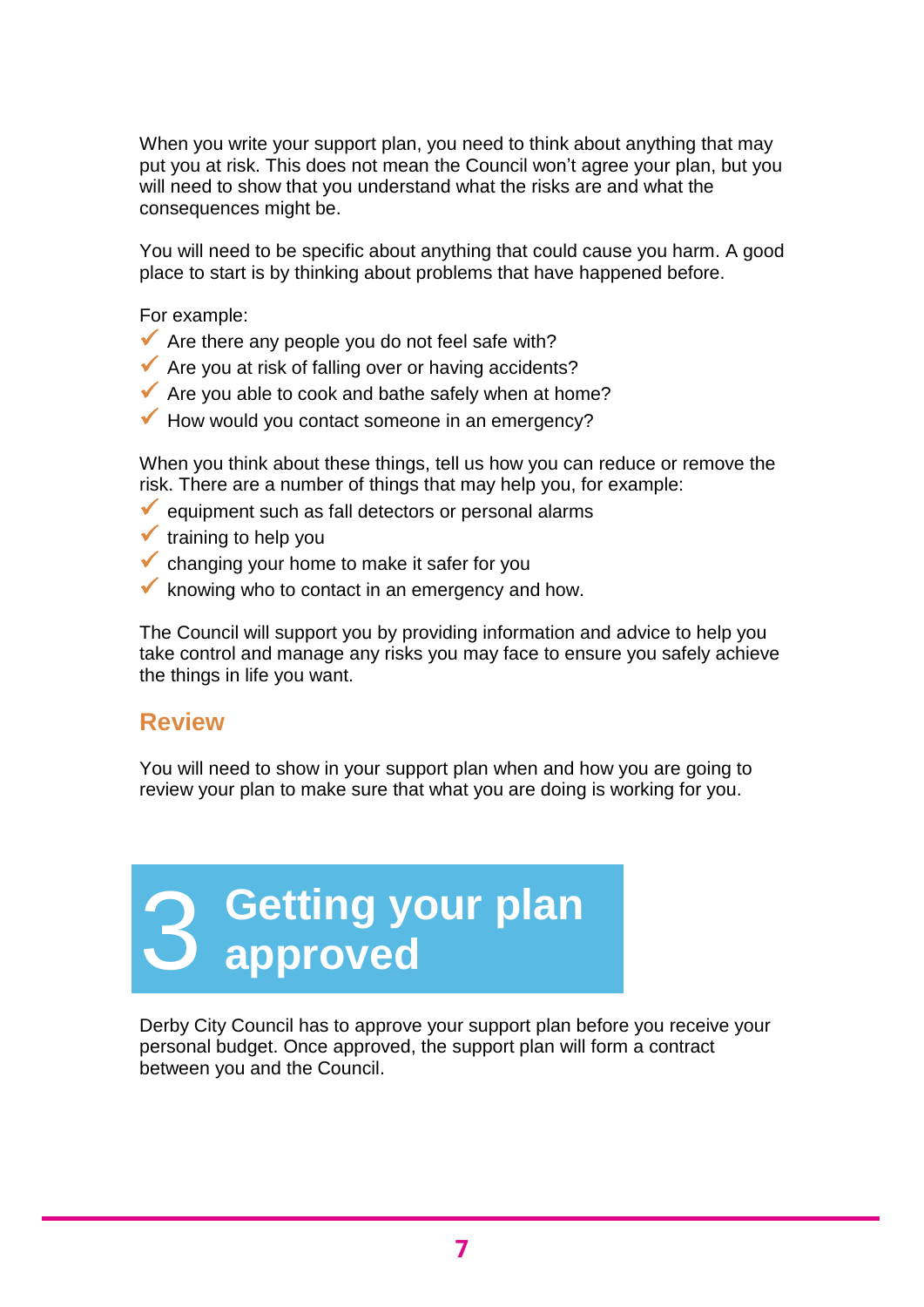# 4 **Organising Your Money**

There's a number of ways you can choose to manage all or part of your personal budget.

# **Direct Payments**

A Direct Payment can be made to one or more of these:

#### **1. Straight to you**

You can have your personal budget paid into a separate bank account and you look after it. You pay for any support you receive and you keep a record of what you spend your money on.

#### **2. To a representative**

Your personal budget is paid to someone who agrees to act on your behalf. Your representative then spends the money on your support to meet your needs. A representative can be a family member, a friend, or anyone else you choose.

#### **3. To a third party or provider**

Your personal budget is paid directly to an organisation or support provider to either help you manage your money or your support. The organisation or support provider may charge you for this service.

#### **4. To a suitable person**

If a decision has been made under the Mental Capacity Act 2005 that you cannot consent to a direct payment and if it is in your 'best interest', your personal budget can be paid to a suitable person as defined by the Council and the law.

Your personal budget will be paid every four weeks. You can apply to have one-off payments for things like equipment or a deposit as long as it's in your support plan.

#### **Derby City Council holds the money**

Derby City Council can provide and arrange care and support for you and manage your personal budget on your behalf. If Derby City Council holds the money, it will only be able to use companies that are registered with the Care Quality Commission and are on the Council's approved provider list, to provide your care and support.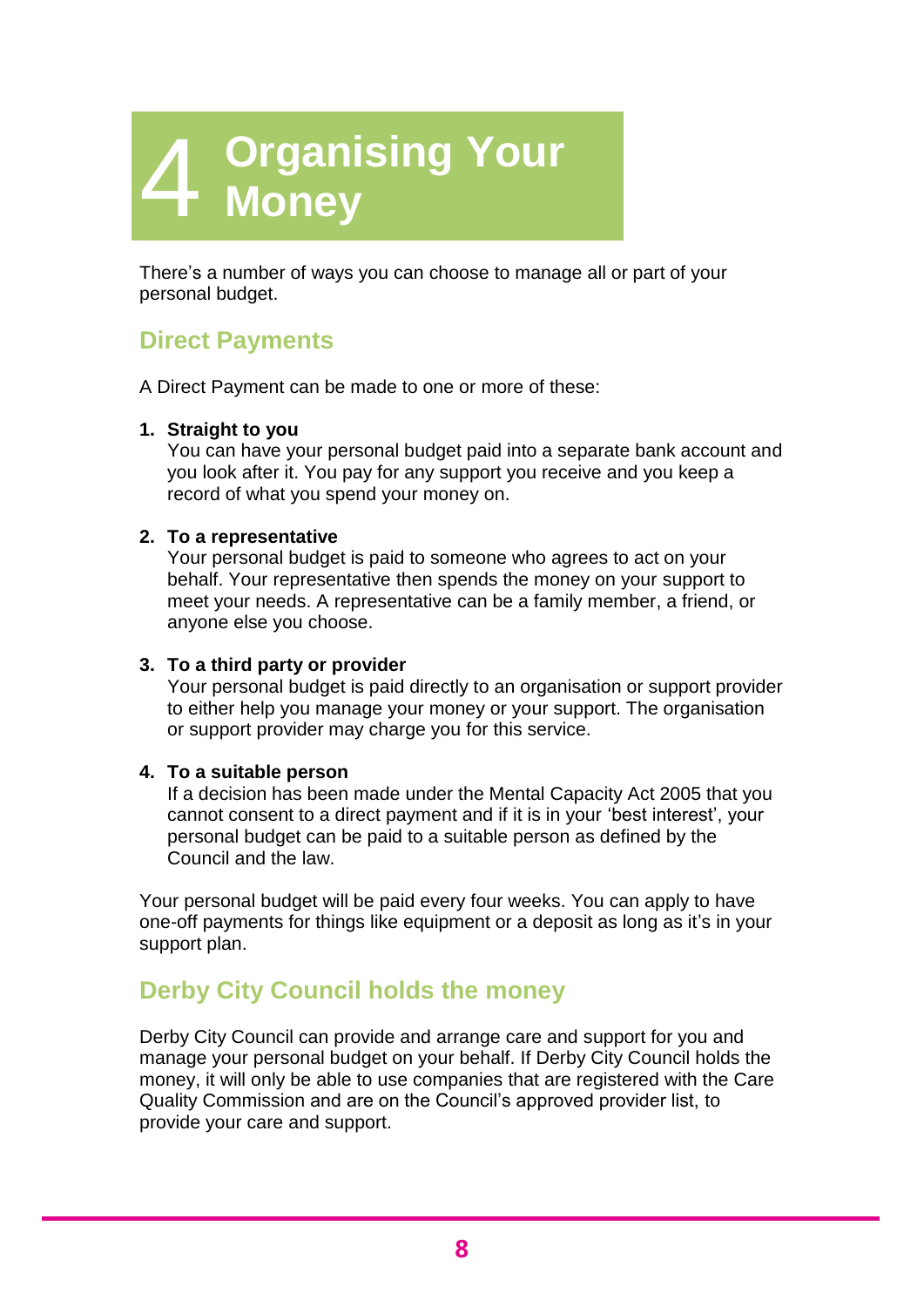# **A combination of any of these**

You can also have a combination of a Direct Payment, payment to a provider of services and a managed service by Derby City Council.

#### **Managing your Personal Budget**

When you've decided the way you are going to receive your personal budget, you will need to provide information to the Council about how you are spending your money. Your care worker will tell you exactly what information you will need to provide when your support plan is agreed. As an example, you will need:

- $\checkmark$  a separate bank account for your personal budget, if you are going to manage your money yourself
- $\checkmark$  information on what you have spent your personal budget on
- $\checkmark$  bank statements for your personal budget account
- wage slips, if you decide to employ your own staff such as a personal assistant.

Derby City Council will monitor your personal budget. The frequency of this will depend on the amount of your personal budget and the complexity of your support plan.

If the Council manages your personal budget on your behalf, it will provide regular statements to show you what your money has been spent on.

If you get into difficulty managing your personal budget, the Council can offer support to help you. This support could be from another organisation.

# 5 **Organising Your Support**

A few examples of how you can get the support you need are…

#### **You can employ your own personal assistant**

A personal assistant could be someone who you already know and trust – such as a family member or friend – or you can employ a personal assistant from a Council register. The assistant will help you live how you want and can provide the support you require to meet your care needs.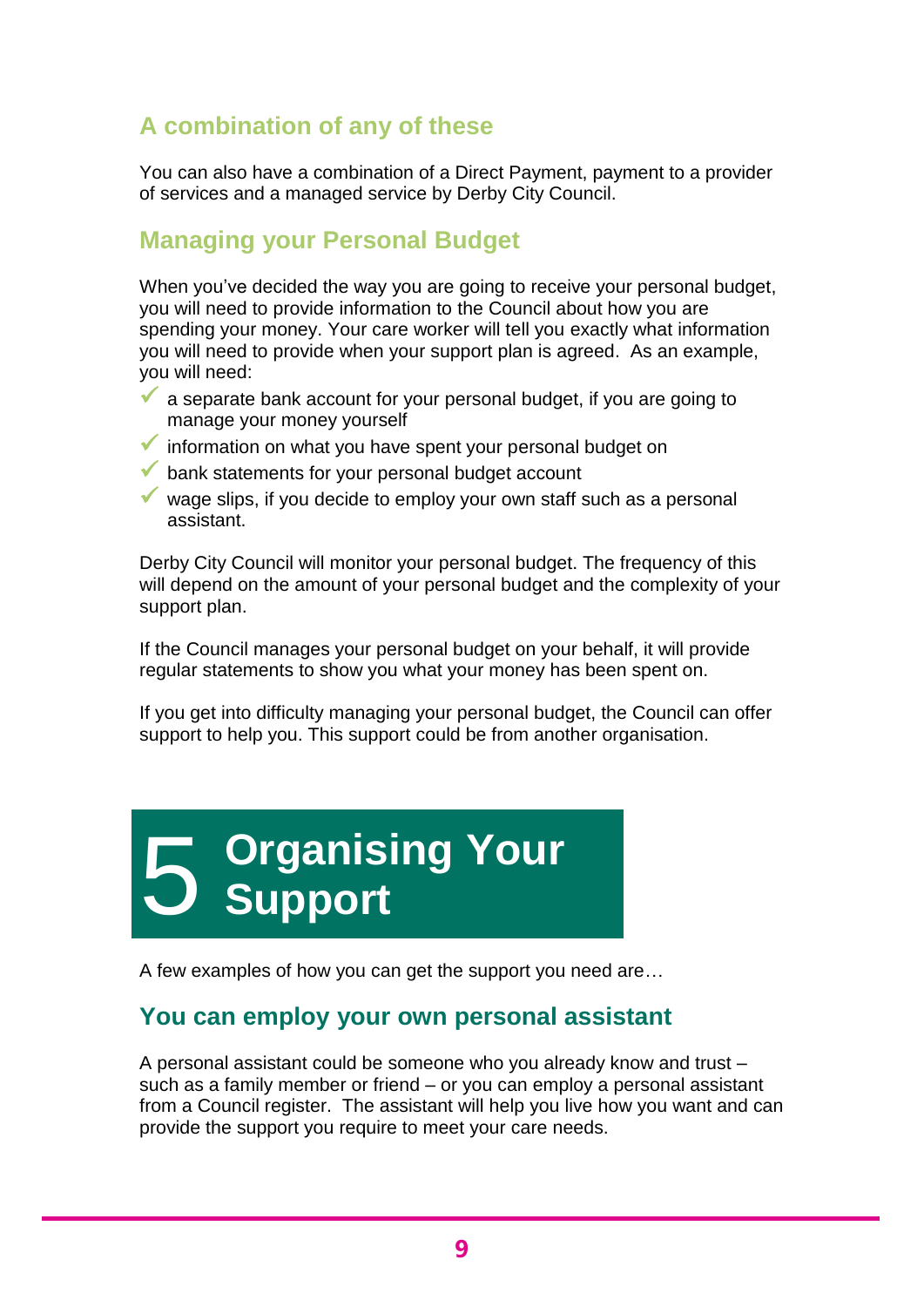Employing someone can sound difficult, but there are agencies that can help you and give you information on how to do this, including:

- $\checkmark$  job descriptions
- $\checkmark$  contracts
- $\checkmark$  insurance
- $\checkmark$  recruitment
- $\checkmark$  health and safety
- $\checkmark$  police checks
- $\checkmark$  timesheets.

They will help you with recruitment, payroll, and training for your personal assistant and will give you advice to make sure you meet the requirements for becoming an employer. There will be a cost for this service, which can be paid for with your personal budget.

#### **You can choose an existing provider of services**

The Care Quality Commission has a list of registered care and support providers for you to choose from on its website at **www.cqc.org.uk** or call 03000 616161.

You can also find details of providers and voluntary organisations on the Council's website at **[www.derby.gov.uk/adultsocialcare](http://www.derby.gov.uk/adultsocialcare)** or call 01332 640777, minicom 01332 640777.

#### **You can pay a broker to organise your support**

A 'broker' is a person or organisation that can help you plan and arrange your support using your personal budget.

Independent brokers have been trained on how to help you find and arrange your care and support. If you would like to use an independent broker to help you organise your support, ask your care worker for a list of trained brokers. Independent brokers may charge for their service.

#### **You can ask Derby City Council to organise your support**

Your social care worker can help you to find the right care and support to meet your needs.

#### **There are other ways you can get help to organise your support**

 $\checkmark$  Your family or circle of support may be able to help you find what you want.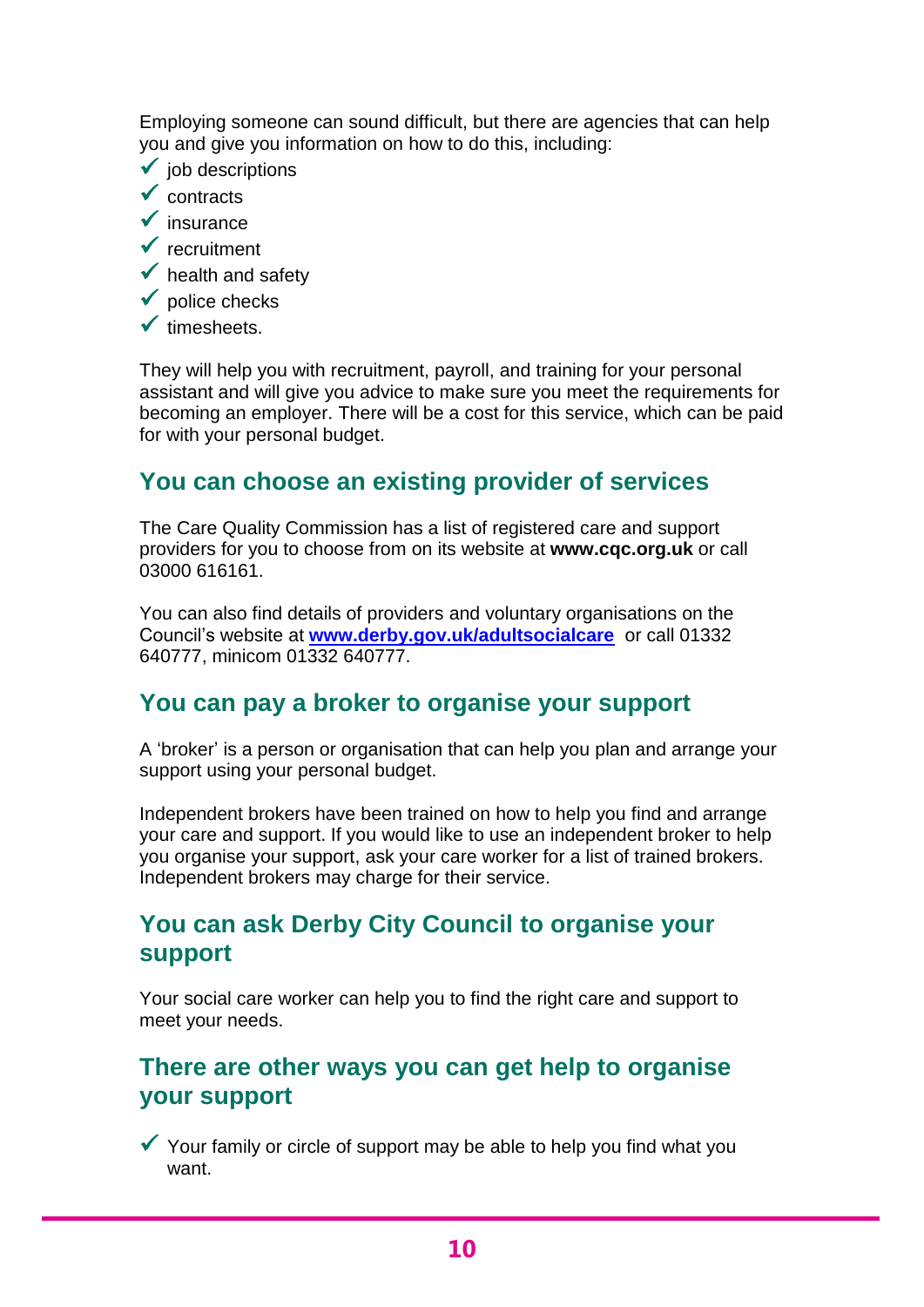- $\checkmark$  Voluntary and community organisations may be able to help you find and arrange the support you need.
- $\blacklozenge$  A provider of services may be able to help you organise your support.
- $\checkmark$  Other people who have personal budgets could use their experience to help you.



By the time you reach Step Six, you will have created your support plan, have your personal budget, and be in control of your life.

If, at any time, you need to change something in your support plan or if you need help managing your personal budget, the Council or other organisations can help. Just speak to your social care worker.

If you think your support needs are increasing or have increased, you will need to speak to your social care worker who will reassess your needs through a review process. If they agree, then your personal budget may also change.

# 7 **Checking Your Support Plan is Working**

Derby City Council will need to know if you are achieving what you set out in your support plan.

**After a few weeks,** your social care worker will speak to you and do a quick review of how things are going. This review will focus on:

- $\checkmark$  whether the plan is achieving the goals we agreed
- $\checkmark$  whether you feel in control of your support plan
- $\checkmark$  whether you are happy with the way you are being supported
- $\checkmark$  whether you feel safe and secure with the support you receive.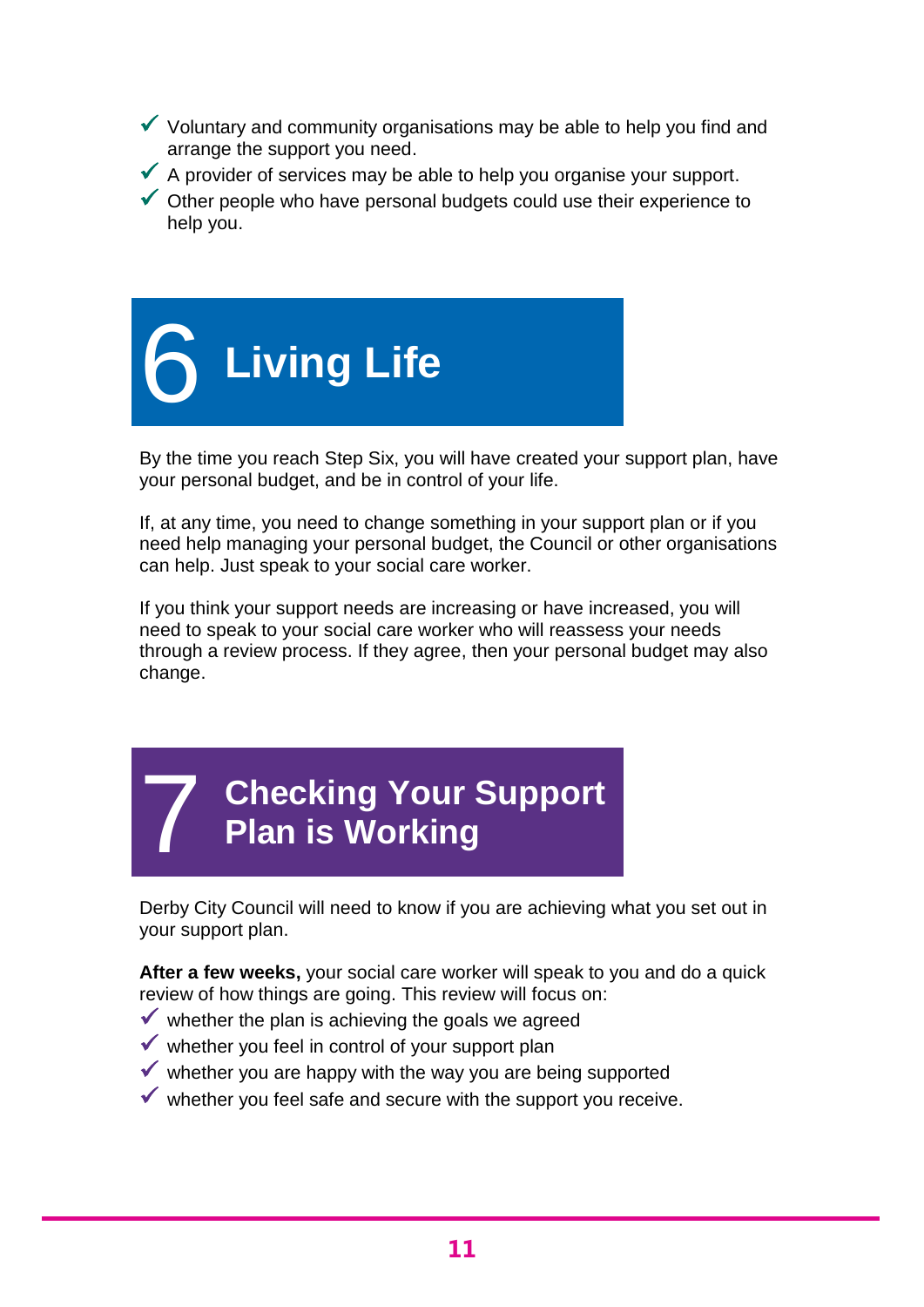**After 12 months**, you will need a more thorough review to see if your circumstances have changed, to look at any problems that need to be addressed and how you can deal with them.

However, you don't have to wait for the 12 month review. If you feel that your circumstances have changed, you can let us know at any time and your social care worker will let you know whether you will need to complete a new assessment.

If you receive your personal budget in the form of a direct payment from the council you will need to tell us how you have spent your money.

#### **You can complete your review:**

- $\checkmark$  on your own
- $\checkmark$  with help from your family or friends or
- $\checkmark$  with your social care worker.

You can record your review in any way you like, just as you did when creating your support plan. You might like to use the template 'My self assessment' that you originally completed if you feel your circumstances have changed.

Your review will need to cover similar questions to those you answered when creating your support plan:

- $\checkmark$  What is important to you?
- What do you want to change?
- $\checkmark$  How will you be supported?
- $\checkmark$  How will you spend your personal budget and manage your support?
- $\blacktriangleright$  How will you stay in control of your life?
- $\checkmark$  What support is working well?
- $\checkmark$  What parts are not working well?

If you have family or friends who help you, they will have a chance to give their view too. You will also be asked how your personal budget has made a difference to your life and what the most important things are that you want to work towards until the next review. To help you think about all of this we would advise you to have a look at your support plan before the review to see what you want to stay the same and what you want to change.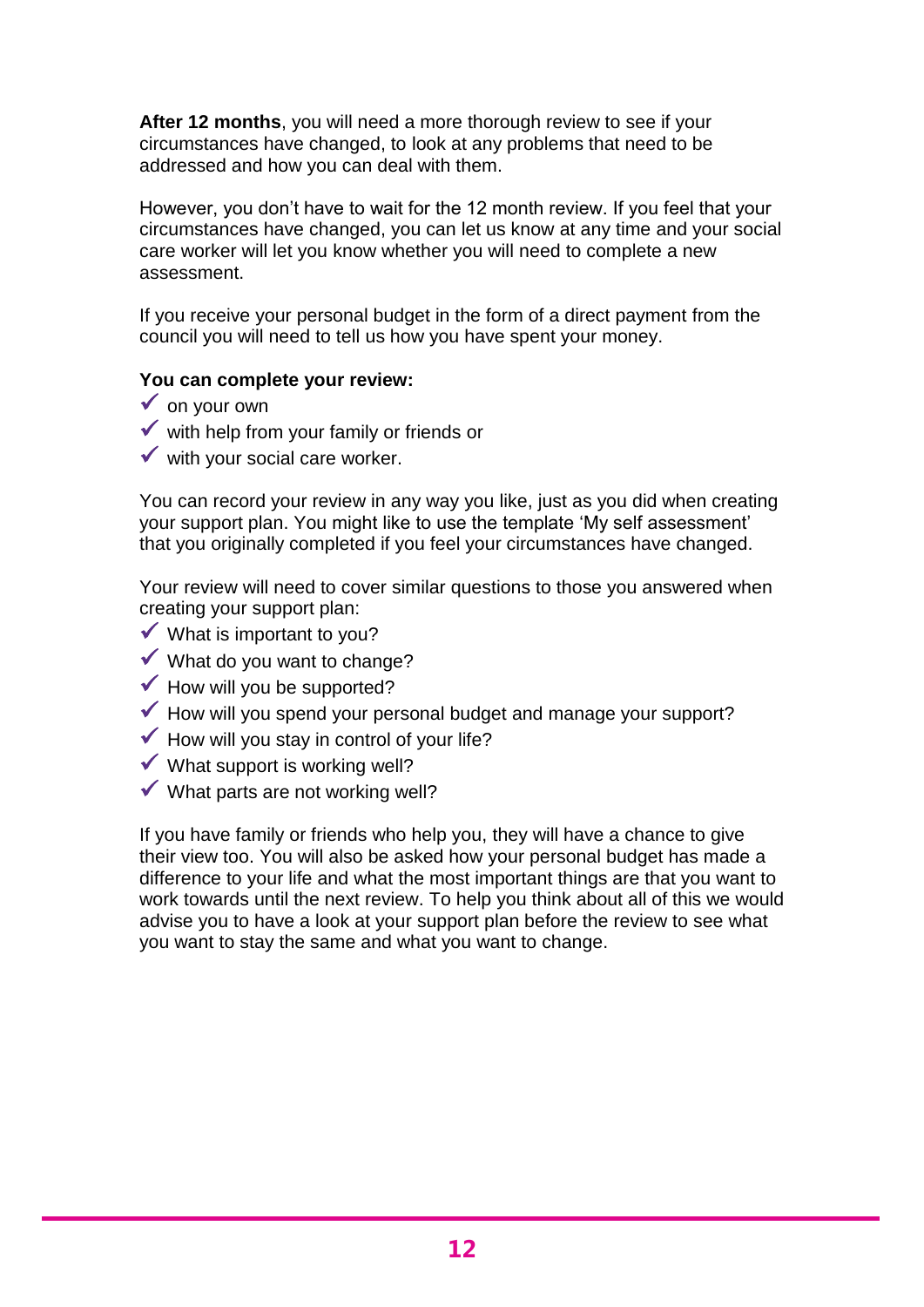## **What happens next?**

#### **If things have got better and you need less care and support**…

…your personal budget will change to reflect this, and you may need to update your original support plan or create a new support plan.

#### **If things haven't really changed much**…

…it's likely you'll carry on receiving your personal budget and getting the support you set out in your support plan.

#### **If things have changed…**

…you may need to do a new assessment with your social care worker.

#### **If things have got worse…**

…you may be offered more short-term support to get you back on your feet, or your personal budget could be increased to help you get more long-term support.

Your social care worker will talk to you about your review and discuss with you what happens next.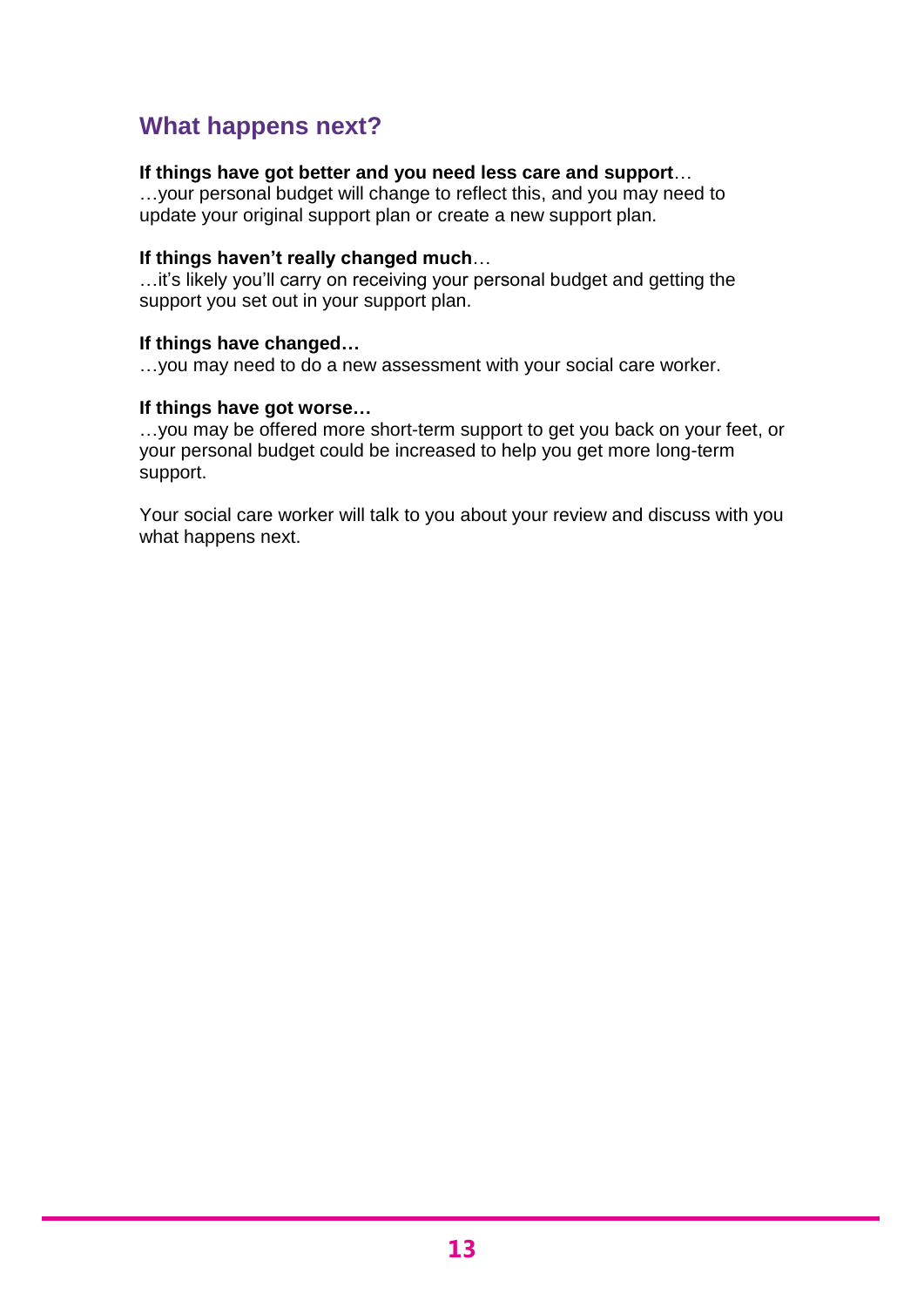# T**ell us your story**

We would like to hear from you about how you have created your support plan and managed your personal budget so that we can share your experience with other people who are new to self directed support.

If you would like to:

- $\checkmark$  tell us your story
- $\checkmark$  help other people with creating their support plans and managing their personal budgets

then speak to your social care worker or email:

**yourlifeyourchoice@derby.gov.uk**